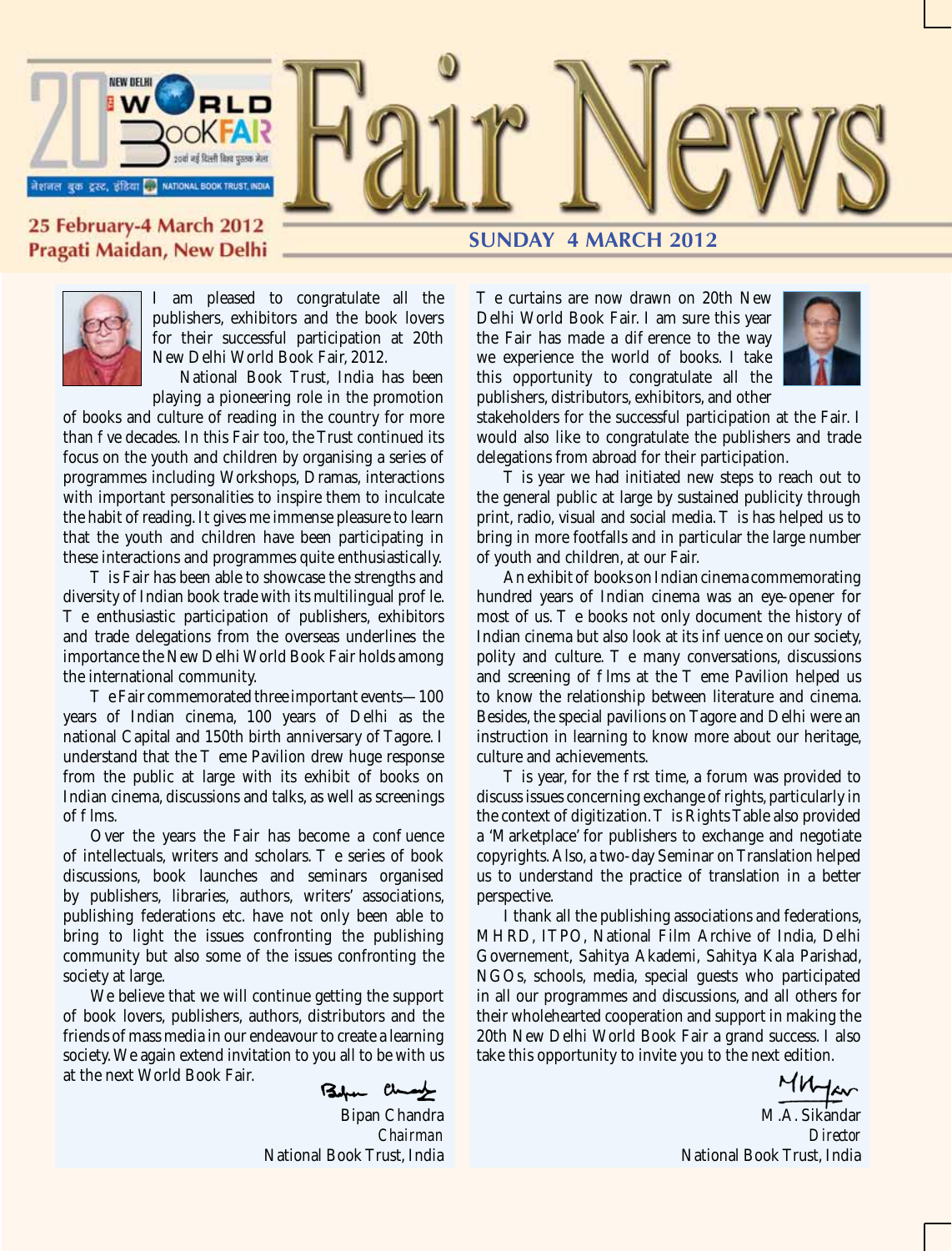### GREAT BOOKS IGNITE IMAGINATION



"Books are great companions intellectual and beautiful. I often come to World Book Fair to select some good books", said Dr APJ Abdul Kalam at an interactive session on 'Books, Reading and their In uence on My Life' organized by the National Book Trust, India.

Talking about the books that in uenced him most, he mentioned

irukural by iruvalluvar, Jalaluddin Rumi's poem Want to Fly, the Code Named God by Dr Mani Bhaumick, Light from Many Lamps by Lillian Eichler Watson and his latest read e Grand Pursuit by Sylvia Nasar among many others.

Dr Kalam read out a few lines from *Want to Fly*. He made the entire audience to repeat after him the lines. Dr Kalam made the young and the old to take an oath of starting a library in their homes even if they start with twenty books in the beginning. "Dedicate at least one hour per day to reading", he advised the young audience. At the same time he told the parents that reading habit begins from home so the parents need to read as well.

Exhorting the young towards the habit of reading Dr Kalam observed that dedication and determination towards reading makes gaining knowledge and whatever you want



#### **A True Inspiring Story**

Referring to the joys of reading, Dr Kalam narrated a true story of his driver who had the inclination to read. Dr Kalam helped him to study further and from passing his class 10 to attaining his PhD., Dr Kalam said he was one day pleasantly surprised to find him as a professor at a university. "When he can do it so can you", said Dr Kalam emphasizing on what dedication and determination can lead to.



quite possible. "Great books ignite imagination, imagination leads to creativity, creativity to knowledge and knowledge is what makes us great!"

In the interactions that followed, curious young children had loads of questions for Dr Kalam which he answered patiently. Replying to one of the queries, Dr Kalam said "E-books can never replace real books".

Earlier, in her welcome address, Ms Vibha Puri Das, Secretary, Ministry of HRD said, "Dr Kalam is a person who has red the imagination of the nation. One gets ignited and empowered through his talk". She was positive that "we would become a much more reading and learning society after we listen to Dr Kalam".

Delivering a vote of thanks, Shri M.A. Sikandar thanked Dr Kalam for having spared time to share his reading experiences and encouraging all to develop a reading habit.

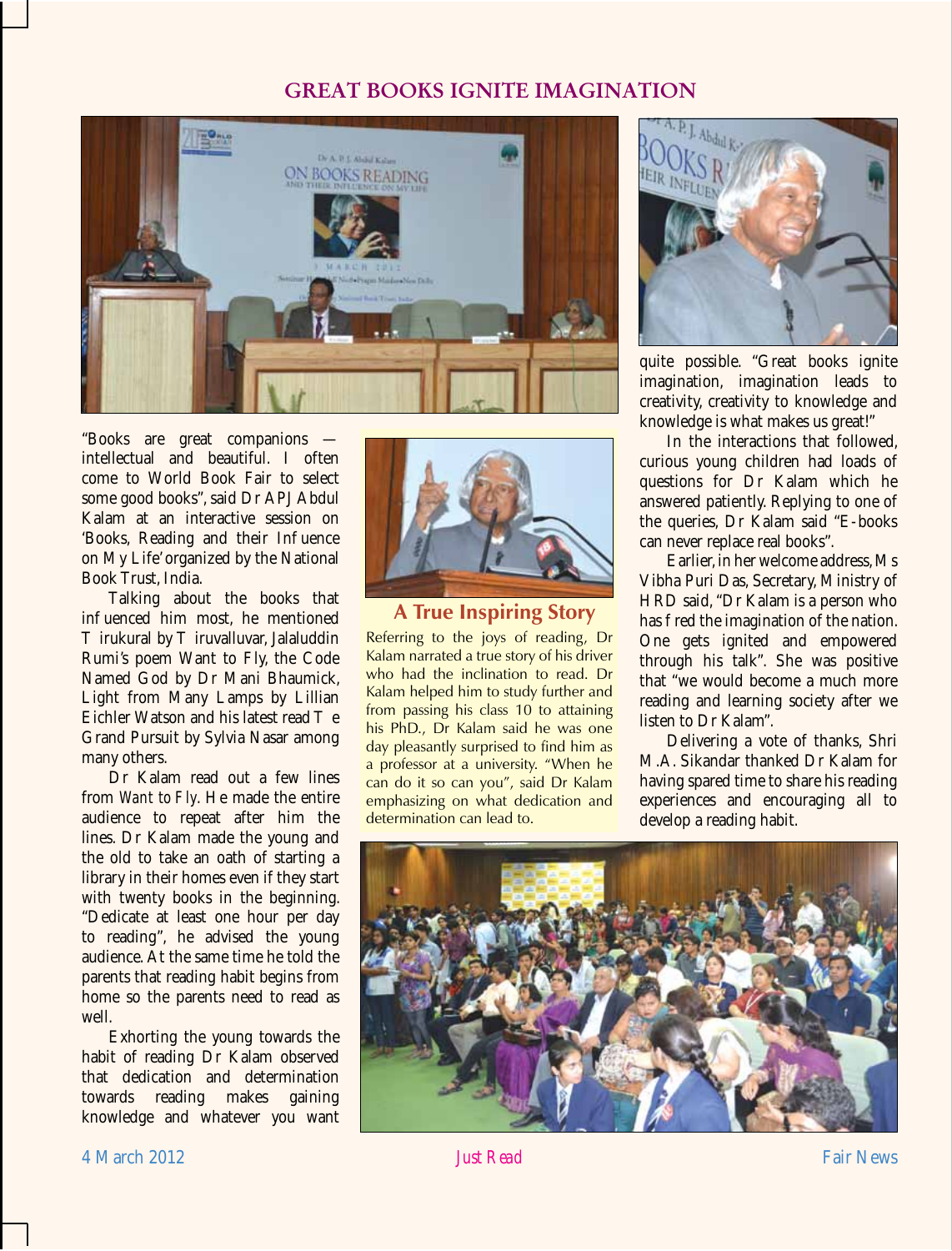### **reading films**



In an interesting workshop held at the

eme Pavilion, Anil Zankar, former professor of Im direction and Im appreciatiion at FTII, Pune, and wellknown media professional discussed the art of screenwriting in the Indian context.

"Contrary to popular belief," Zankar said, "scriptwriting is not a literary genre. It requires a di erent set<br>of skills." us, you may not nd many us, you may not nd many writers skilled in writing a screenplay.

is is because, while writing a literary

"It was a day during my stint in the UNICEF working for the National Mission on Immunization. A strange thought came to me. Here are children who are actually responsible for the salary I get. Am I doing something meaningful for them in return? All these years they have been listening to me. Why can't I listen to them?"  $\quad$  us began the journey of the man who strongly feels that listening is the heart of communication. He is

here at the Fair to promote culture of listening.

"My name is Augustine and I am<br>a lombom at is a new word for at is a new word for you. I coined this word. Lomhoms are listeners on the move and harvesters on a mission."

ere are over 120 publications and documents on the art of listening displayed at his stall. He is providing the list of 20 best books on listening, 9 best links on listening, the listeners' reading list and 100 documents on the piece a writer begins with a blank space and imagination is private. Whereas, while writing for cinema, one has to incorporate various artistic e ects including audio-visuals and a language in a spacio-temporal setting. Exceptions have often being there like M.T. Vasudevan Nair who is not only a great writer but also an exceptional screenwriter.

"A lmscript is not the nal product. It is just a blueprint. And intermediate step in the process of Immaking," explained Zankar at the workshop where a select audience of students from the schools of media and Ims were present. "A screenwriter needs to have speci c skills. He or she has to have a good technical knowledge<br>on limiting like pre-shooting. lmmaking like pre-shooting, shooting and post-shooting," he added. In the second session on How



to Read a Film, the audience was hooked to the engrossing presentation of the renowned Im critic Anupam Siddhartha. Elaborating his points through the screening of a French classic, he said, "Film making is like a design. e lmmaker rst looks for motif or elements. He would then start weaving the elements. And he will do it with a single vision. To understand that vision you need to see the visual and the audio composition of the Im frame by frame with an aesthetic sense."

#### **THE ART OF LISTENING**



Art of Listening—all for free!<br>Augustine Veliath.

Augustine Veliath, Founder Director, Listeners' Institute had an illustrious career in Voluntary Health Association of India, Department of Social Welfare, Government of India as the Media Advisor and UNICEF and all his assignments were essentially centred around constant interaction<br>with children. ough his new and ough his new and innovative institute is taking part in the World Book Fair for the rst time. he is a veteran of the Fair. "I have fond

memories of the WBF since 1972, the very rst edition of the Fair."

Augustine in his new avatar is determined to Il the gap in the art of communication. "I am pained to see that we stop talking to our children. Corporate does not listen to its customers. We all are guilty of exclusion, the act of nonlistening. Let people read books, open the links on listening. Let them see the books. I am not here to sell those." But then how would

he survive? "I ensure my survival through corporate consultancy but at my own terms. I do not believe in SWOT analysis. My mantra is<br>SOAR—Strength, Opportunity, SOAR-Strength, Aspiration and Research. I believe in quality response to need."

His innovative ways of working with children through the act of listening has already made wonders in states like UP and Bihar. He is ready to work in new and remote areas of the country. May his tribe increase!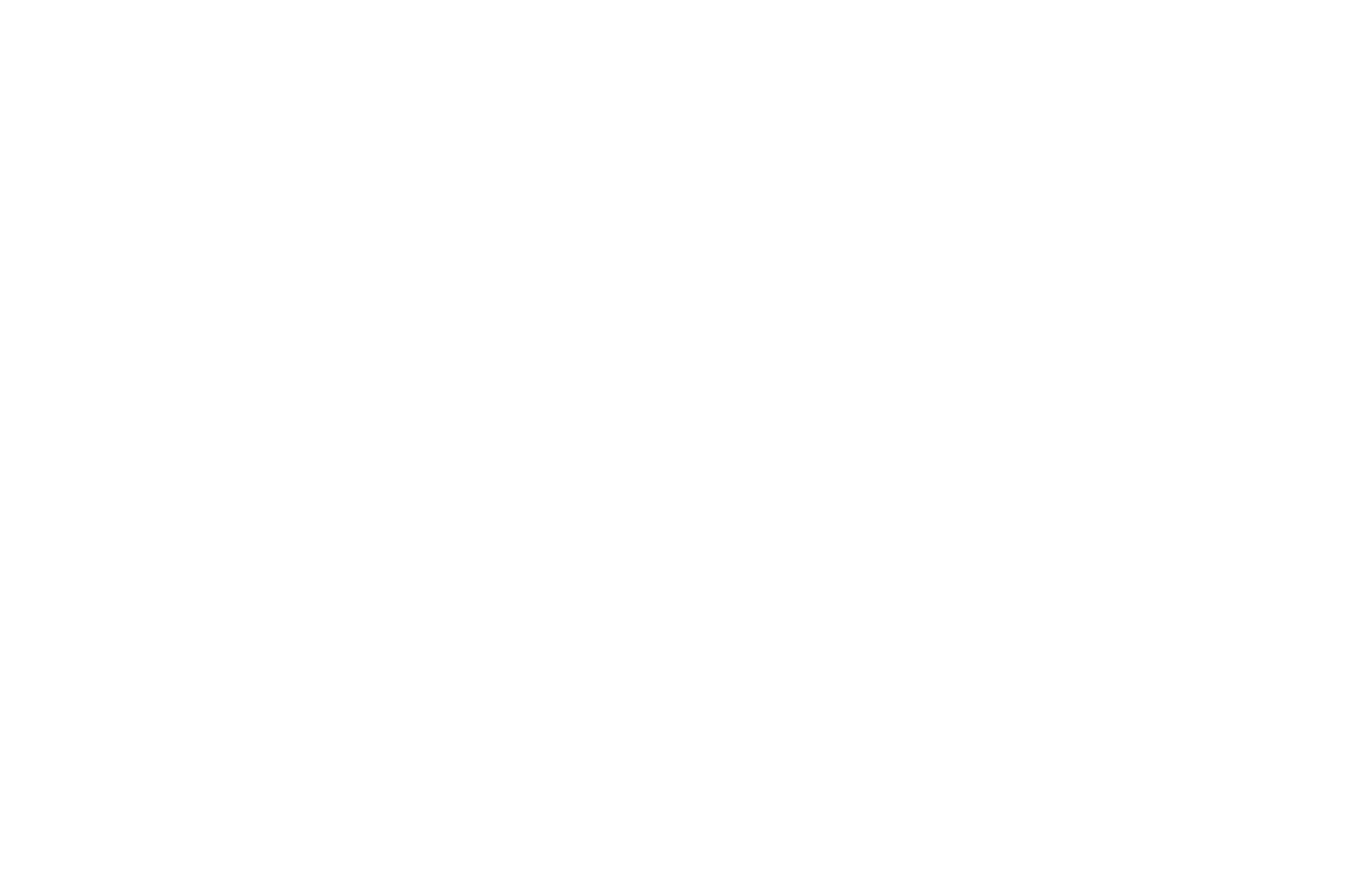## **AT CHILDREN'S PAVILION**



A number of interesting programmes were held at the children's pavilion yesterday which kept the children captivated for the whole day. A 'Cartoon Workshop' was held by Katha where Ajit Menon, the famous cartoonist drew cartoons for children e children were then asked to choose one cartoon of their choice and draw it. Ajit Menon looked at all the drawings later and then

shared with children some tips on how to draw good cartoons. Children later dressed up themselves as books of their choice and urged those present in the pavilion to read them.

In another programme, a storytelling session was organized by Pratham which was followed by a puppet show. Later Ms Manisha Choudhary, Editor, Pratham Books had a lively interaction with the children.





A programme in association with NCERT was also held in the afternoon where a puppet show and story session mesmerized children.

e evening ended with an activity-based programme by Eklavya where children were taught how to make a small drum using card paper, thread and some beads. It was followed by fun games where children made various types of caps from newspapers!

## **Firsts in the Fair**

Two interesting initiatives by National Book Trust, India at the 20 New Delhi World Book Fair have attracted the curiosity of visitors: Electronic Information Kiosks and the three Souvenir Shops selling memorablia of the Fair.



were many<br>Kiosks interactive stationed at various spots in all the halls at the Pragati Maidan. Curious visitors were happy to get any information about any publisher, Hall and Stall Numbers, food court, auditorium, exit gates, etc.

at their ngertip on the touchscreen and it is right before them.

e Souvenir Shops had many interesting memorablia for visitors. With the copy Just Read inscribed on co ee mug, T-shirts, badges, fridge magnets and caps the products

were a big hit among the visitors particularly students and children. So, everytime you drink co ee or sport the T-shirt or wear the cap you remember to *Just Read*.



# **Children's Corner**

Located on the mezzanine of Hall 14, the Children's Pavilion has a special section which has an exhibit of over 1200 books for children to read.

Sitting in different 'reading corners' placed at various parts of the special hall, the children are delighted to have a world of books from Norway, select AWIC collections, and books in 13 Indian languages for reading.

The special hall also has a computer giving information through a database of books available in the library of NCCL at Vasant Kunj.

Children are also drawn to the attractive posters put up at the hall with beautiful illustrations from some NBT books for children. Besides, there are posters showing various images from Hiroshima-Nagasaki bombing sites with an aim to inform children of the destruction caused by nuclear bombs.

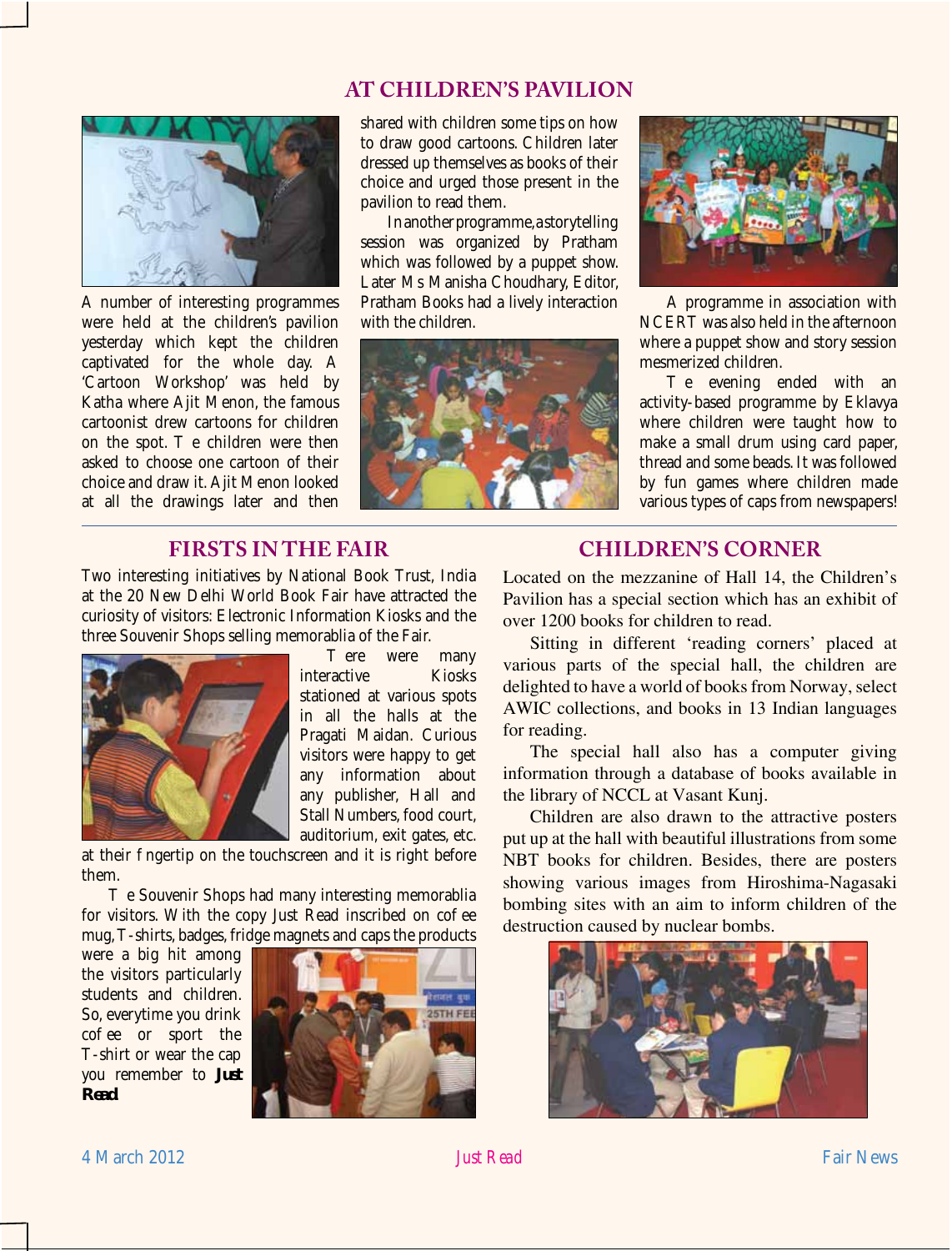# **URDU AND INDIAN CINEMA**

A panel discussion on Urdu Language and Indian Cinema<br>was organized at the eme was organized at the pavilion by the National Council for the Promotion of Urdu Language. e speakers in the discussion were Shri Farooq Sheikh, eminent Im actor, Shri Sagar Sarhadi,

noted Im-writer and director. Shri Javed Siddiqui, noted screen writer



and playwright, Shri Salim Arif, eminent theatre activist, Shri Basharat Ahmad Farooq, well-known critic and Prof. Aziz Siddiqi, wellknown writer and critic.

e speakers discussed about the signi cance of Urdu as a language of communication for common people, print<br>and electronic media. and electronic media. also discussed about its role in enriching Indian Cinema

by providing it with unique idiom, audio-visual form and grammar.

## **NBT CATALOGUE IN CD**



Taking into account the digital revolution, National Book Trust, India, for the rst time, has come up with a Catalogue in CD format. It was released by Ms. Vibha Puri Das, Secretary, Ministry of HRD, at a

function held in the Fair.

Along with the details of each English title published by NBT, it also provides all informations about NBT including the past New Delhi World Book Fairs. Another interesting section is the Archives where one can nd images of the past—for instance, image of Pt. Nehru and Dr. S. Radhakrishnan at the foundation ceremony; illustrations by M.F. Hussain for a title written by Dr. Zakir Hussain and translated by Khushwant Singh.

e CD has been designed in a user-friendly interactive format where one can navigate from one section to another, from one series to the other, with a single click.

## **TAGORE PAVILION**



Commemorating the 150th birth anniversary of Rabindranath Tagore, a special Tagore Pavilion was organised<br>at the Fair. e Pavilion has a select e Pavilion has a select display of books on and by Tagore, as well as posters, panels and sketches and paintings of Tagore. A life-size statue of Tagore greets the visitors at the Pavilion.

e Pavilion was organised by Sahitya Akademi.



#### **LET US SEE THE WORLD**

In Hall No.  $10$ , the stall of  $e$ All India confederation of the Blind, an NGO working in the eld of promotion of Braille books are getting curious visitors to see and know more about the<br>books for blind readers. ev books for blind readers.



are not necessarily visually impaired readers. "My best friend, a year senior to me, is blind. I sat with him in his tenth standard and examination to take dictation from him. Whenever I come to see World Book Fair, I always remember him. But my joys know no bound after seeing the stall with Braille books here at the Fair. Next time, I will bring him along," says Devanjan, a student of the University of Delhi. With a thriving book publishing programme the Confederation has been trying hard to bring books of all genres and for all age groups. ey have a co-publication genres and for all age groups. programme with National Book trust, India. ey bring out popular magazines like Griha Shobha, Chandmama, and Champak for blind readers.

# **BOOK RELEASE**

A book release function was held at the Fair where two books authored by Shri Balmiki Prasad Singh, Governor of Sikkim were released by the Shri A. N. Ram, Former Secretary



(ER) and Ambassador of India to the European Union. Published by the Oxford University Press, the book *Bahudha and the Post 9/11 World* (with a foreword by His Holiness the Dalai Lama) looks at the rise of terrorism<br>and fundamentalism. e other book *India's Culture:* e and fundamental fundamental culture:  $\rho$ *State*, the Arts and Beyond takes the reader on a fascinating journey of exploring India through analyses of broader themes and events, and some personal accounts.